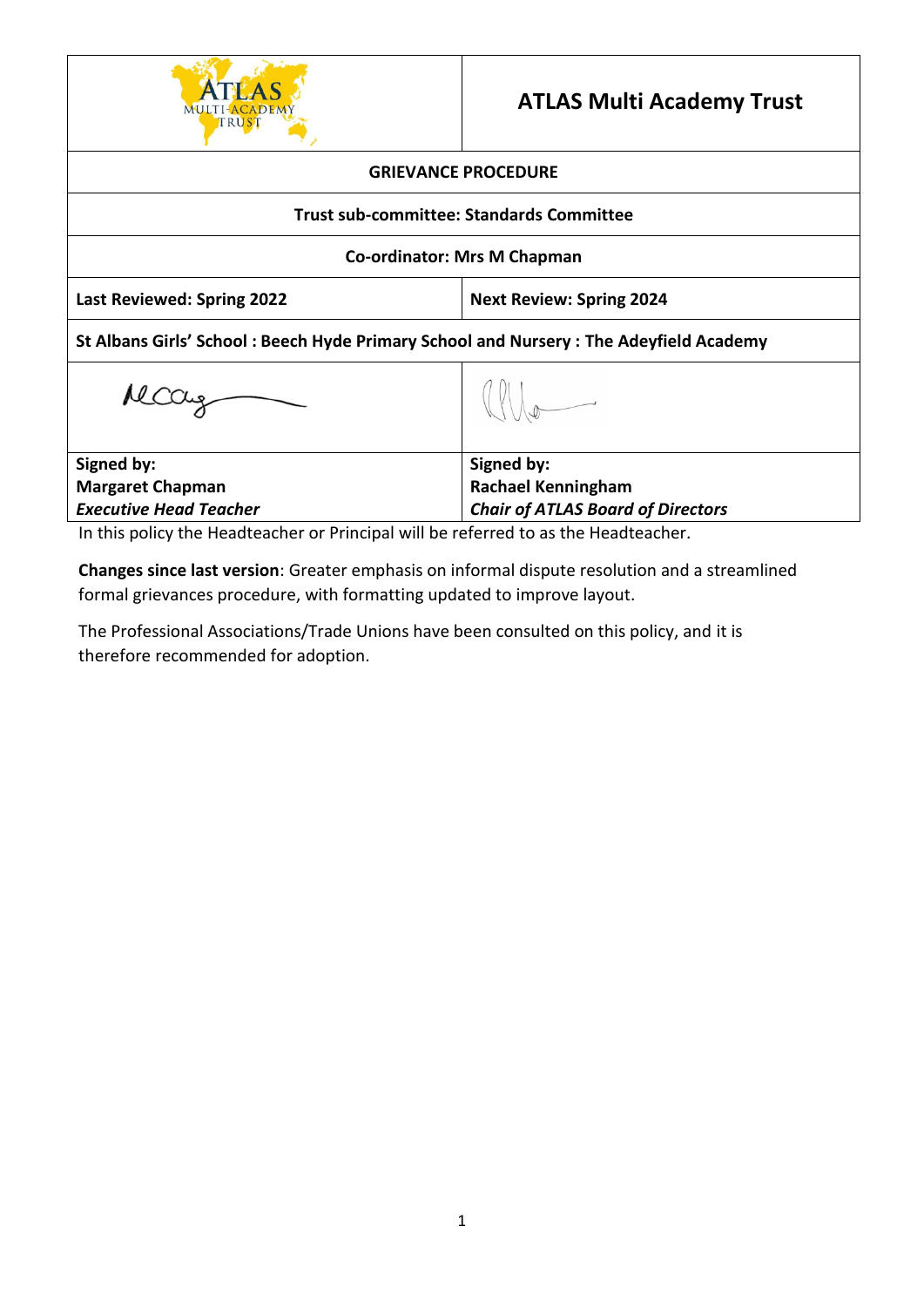| 1.  | Introduction                                                              | 3              |
|-----|---------------------------------------------------------------------------|----------------|
| 2.  | Scope                                                                     | 3              |
| 3.  | What a grievance is and is not                                            | 3              |
| 4.  | Overlapping disciplinary and grievance issues                             | 4              |
| 5.  | Collective grievances                                                     | $\overline{4}$ |
| 6.  | Vexatious, malicious and frivolous grievances                             | 4              |
| 7.  | Raising a grievance                                                       | 4              |
|     | 7.1 Raising a grievance against a line manager/another member of<br>staff | 4              |
| 8.  | Dispute resolution at the informal stage                                  | 5              |
| 9.  | Formal grievance procedure                                                | 5              |
|     | Roles and responsibilities<br>9.1.                                        | 5              |
|     | The grievance manager<br>9.2.                                             | 5              |
|     | Chair of Governing Board<br>9.3.                                          | 5              |
|     | Right to be accompanied<br>9.4.                                           | 5              |
|     | 9.5.<br>Formal grievance meeting                                          | 5              |
|     | 9.6.<br>Investigation                                                     | 6              |
|     | 9.7.<br>Outcome                                                           | 6              |
|     | 9.8.<br>Appeal                                                            | 6              |
| 10. | Mediation                                                                 | 6              |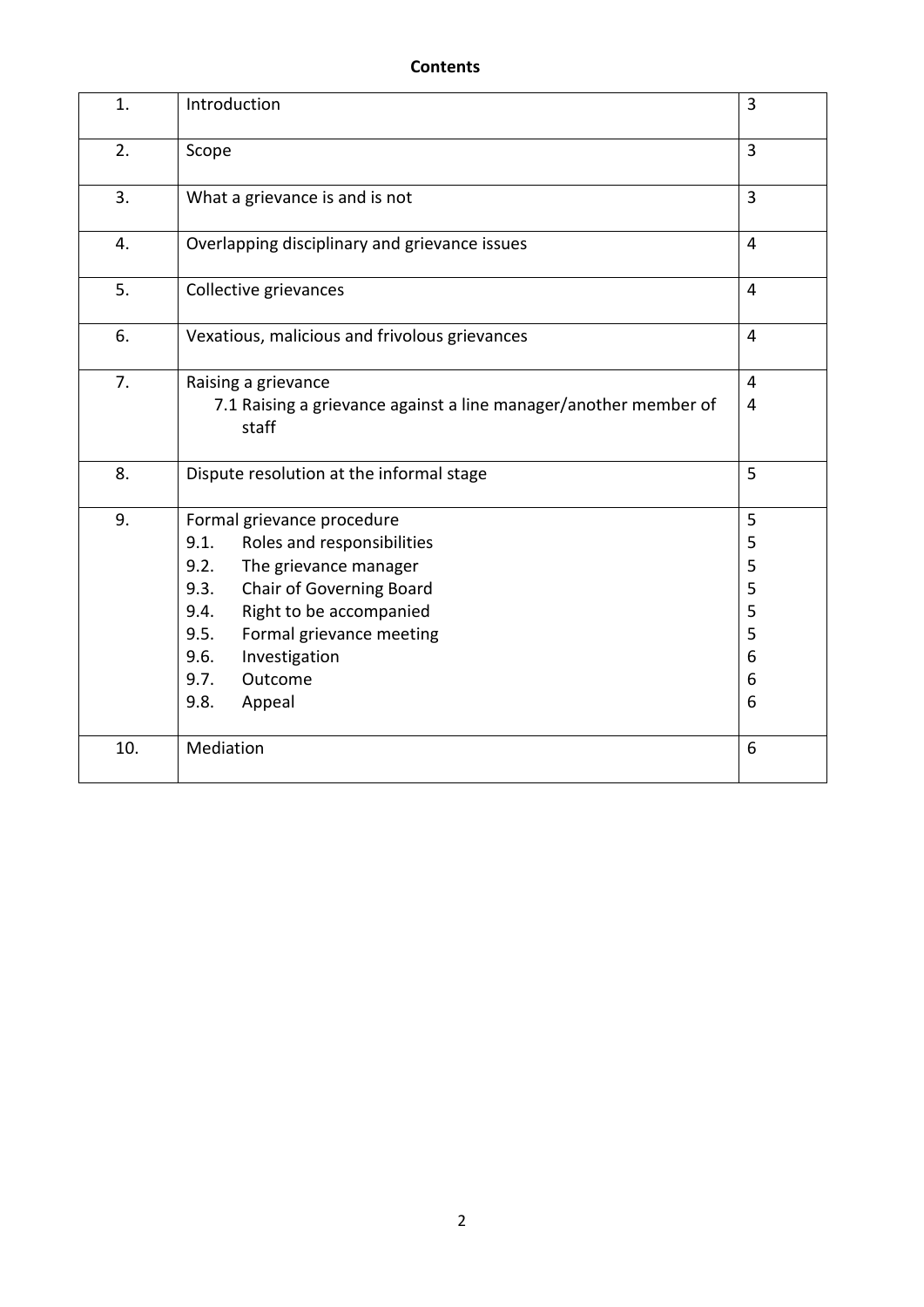| 1. | <b>INTRODUCTION</b>                                                                                                                                                                                                                                                                                                                                                                                                                                                                                                                                                                                                                                                                                                                                                                                                                                                                                                                                                                                                                                                                                                                                                                                                                                                                                                                                                                                                                                                                                                                   |
|----|---------------------------------------------------------------------------------------------------------------------------------------------------------------------------------------------------------------------------------------------------------------------------------------------------------------------------------------------------------------------------------------------------------------------------------------------------------------------------------------------------------------------------------------------------------------------------------------------------------------------------------------------------------------------------------------------------------------------------------------------------------------------------------------------------------------------------------------------------------------------------------------------------------------------------------------------------------------------------------------------------------------------------------------------------------------------------------------------------------------------------------------------------------------------------------------------------------------------------------------------------------------------------------------------------------------------------------------------------------------------------------------------------------------------------------------------------------------------------------------------------------------------------------------|
|    | The Trust recognises that from time to time employees may wish to seek redress for<br>concerns relating to their employment. The aim of this policy is to achieve fair and equitable<br>treatment of all employees and to support the resolution of grievances in the workplace.                                                                                                                                                                                                                                                                                                                                                                                                                                                                                                                                                                                                                                                                                                                                                                                                                                                                                                                                                                                                                                                                                                                                                                                                                                                      |
|    | It is the Trust's belief that most grievances can be resolved informally and the Trust<br>advocates the use of informal dispute resolution. It is however recognised, that where<br>informal resolution is not possible that the formal procedure set out in this policy may need<br>to be adopted.                                                                                                                                                                                                                                                                                                                                                                                                                                                                                                                                                                                                                                                                                                                                                                                                                                                                                                                                                                                                                                                                                                                                                                                                                                   |
|    | This policy and procedure applies to all employees of the Trust, it does not form part of any<br>employees' contract of employment and it may be amended at any time.                                                                                                                                                                                                                                                                                                                                                                                                                                                                                                                                                                                                                                                                                                                                                                                                                                                                                                                                                                                                                                                                                                                                                                                                                                                                                                                                                                 |
| 2. | <b>SCOPE</b>                                                                                                                                                                                                                                                                                                                                                                                                                                                                                                                                                                                                                                                                                                                                                                                                                                                                                                                                                                                                                                                                                                                                                                                                                                                                                                                                                                                                                                                                                                                          |
|    | This policy is applicable to concerns relating to employment, such as the contract of<br>employment, a working relationship, an employee's own work, health and safety in the<br>workplace and the application of policies (please note this list is not exhaustive).<br>An employee will be unable to raise a grievance concerning issues that are more than three<br>months old, unless there are exceptional circumstances and, in the eventuality that there are<br>claimed extenuating circumstances, the Trust will exercise its discretion as to whether a<br>grievance is or is not heard.<br>The policy may not be used for concerns relating to the below, as these matters are covered<br>in other Trust policies:<br>Disciplinary action<br>Termination of employment<br>Pay, including NI, tax and pension<br>Performance capability and appraisals<br>Harassment and/or bullying<br>Whistleblowing (unless the employee is directly affected by the matter in<br>question or where the employee feels they may have been victimised for an act of<br>whistleblowing)<br>In addition, an employee will be unable to raise a grievance:<br>on grounds that have been cited or heard in an earlier grievance, under any other<br>Trust policy<br>to lodge a complaint about the outcome of any other formal procedure which has<br>its own appeal process<br>This policy does not apply to complaints submitted by former employees. The Trust reserves<br>the right to deal with such complaints as it deems appropriate. |
| 3. | <b>WHAT A GRIEVANCE IS AND IS NOT</b>                                                                                                                                                                                                                                                                                                                                                                                                                                                                                                                                                                                                                                                                                                                                                                                                                                                                                                                                                                                                                                                                                                                                                                                                                                                                                                                                                                                                                                                                                                 |
|    | A grievance is a legitimately held concern, problem or complaint that an employee raises<br>with their employer with a view to resolving the issue.<br>A grievance should be raised with the aim of achieving an appropriate outcome and<br>resolution to the concern, such as the restoration of a working relationship or the<br>understanding of differences of opinion and agreement to work amicably, for example.<br>A grievance should not be used as a punitive measure by either the employee raising it or the                                                                                                                                                                                                                                                                                                                                                                                                                                                                                                                                                                                                                                                                                                                                                                                                                                                                                                                                                                                                              |
|    | employer.                                                                                                                                                                                                                                                                                                                                                                                                                                                                                                                                                                                                                                                                                                                                                                                                                                                                                                                                                                                                                                                                                                                                                                                                                                                                                                                                                                                                                                                                                                                             |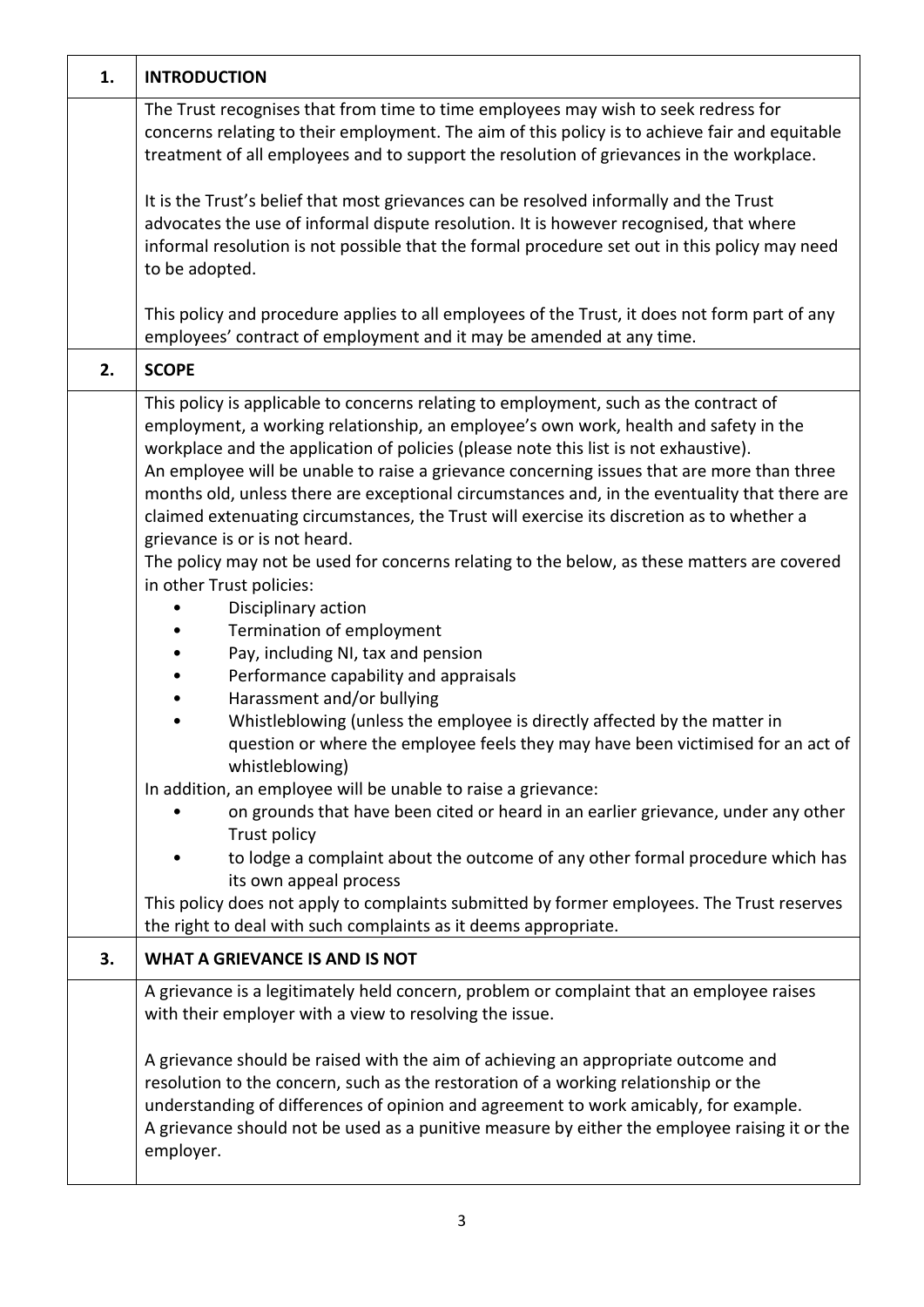|     | The outcome of a grievance and what resolution looks like will depend on the specifics of the   |
|-----|-------------------------------------------------------------------------------------------------|
|     | case, and in some circumstances may result in other formal procedures being enacted, such       |
|     | as the disciplinary procedure.                                                                  |
|     |                                                                                                 |
|     | A grievance being raised does not mean that the employer or named subjects of the               |
|     | grievance will automatically be held accountable for any allegations made. An investigation     |
|     | may or may not need to take place, depending on the nature of the grievance raised, to          |
|     | determine where there may be substance to any claims made. Where an investigation is            |
|     | required this will be completed by an appropriate member of the school's staff or an            |
|     | appropriate external third party, and will be undertaken without unreasonable delay.            |
| 4.  | <b>OVERLAPPING DISCIPLINARY AND GRIEVANCE ISSUES</b>                                            |
|     | If an employee raises a grievance whilst they are subject to disciplinary and/or capability     |
|     | proceedings, it will not prevent the Trust from continuing with or concluding these             |
|     | processes, other than in exceptional circumstances, and this will be at the Trust's discretion. |
| 5.  | <b>COLLECTIVE GRIEVANCES</b>                                                                    |
|     | Where a group of employees raise a grievance regarding the same subject matter, this may        |
|     | be regarded and heard as a collective grievance at the Trust's discretion.                      |
| 6.  | <b>VEXATIOUS, MALICIOUS AND FRIVOLOUS GRIEVANCES</b>                                            |
|     | A frivolous grievance will be regarded as such if the school has reasonable grounds to believe  |
|     | it is unfounded, whether this is intentional or unintentional.                                  |
|     | The school will not consider any malicious or vexatious grievances, or any repeat complaints,   |
|     | including frivolous complaints which have already been responded to, and any evidence of        |
|     | malicious or vexatious grievances, or repeat frivolous grievances, may result in formal         |
|     | disciplinary proceedings.                                                                       |
| 7.  | <b>RAISING A GRIEVANCE</b>                                                                      |
|     | Employees are encouraged to first raise concerns informally and without unreasonable            |
|     | delay, to an appropriate person who is not the subject of their grievance.                      |
|     | The Trust will accept verbal and/or written grievances, however if the grievance proceeds to    |
|     | the formal stage, this must be provided by the employee in writing and the Trust will request   |
|     | this if it was first raised verbally (see form - notification of grievance form).               |
|     | It is a requirement of the Trust that all formal grievances are in writing and in the           |
|     | circumstances where an employee refuses to comply, the grievance procedure may not              |
|     | proceed.                                                                                        |
|     | When submitting a grievance, the employee should give as much detail as possible, including     |
|     | the outcome they are seeking.                                                                   |
|     | If the employee is asking for the grievance to be heard formally, they should evidence that     |
|     | the informal stage has not lead to a satisfactory resolution of the concern. The employee       |
|     | should endeavour to submit evidence that the informal stage has been undertaken and             |
|     | where this has not happened the aggrieved party should explain clearly why they do not feel     |
|     | able to go through the informal stage.                                                          |
|     |                                                                                                 |
| 7.1 | RAISING A GRIEVANCE AGAINST A LINE MANAGER/ANOTHER MEMBER OF STAFF                              |
|     | If an employee needs to raise a concern about their line manager, they should speak to          |
|     | another appropriate senior person.                                                              |
|     | If an employee has a grievance that involves another member(s) of staff, they should be         |
|     | encouraged to speak with the individuals informally to attempt to first resolve the matter      |
|     | without management intervention.                                                                |
|     |                                                                                                 |
|     |                                                                                                 |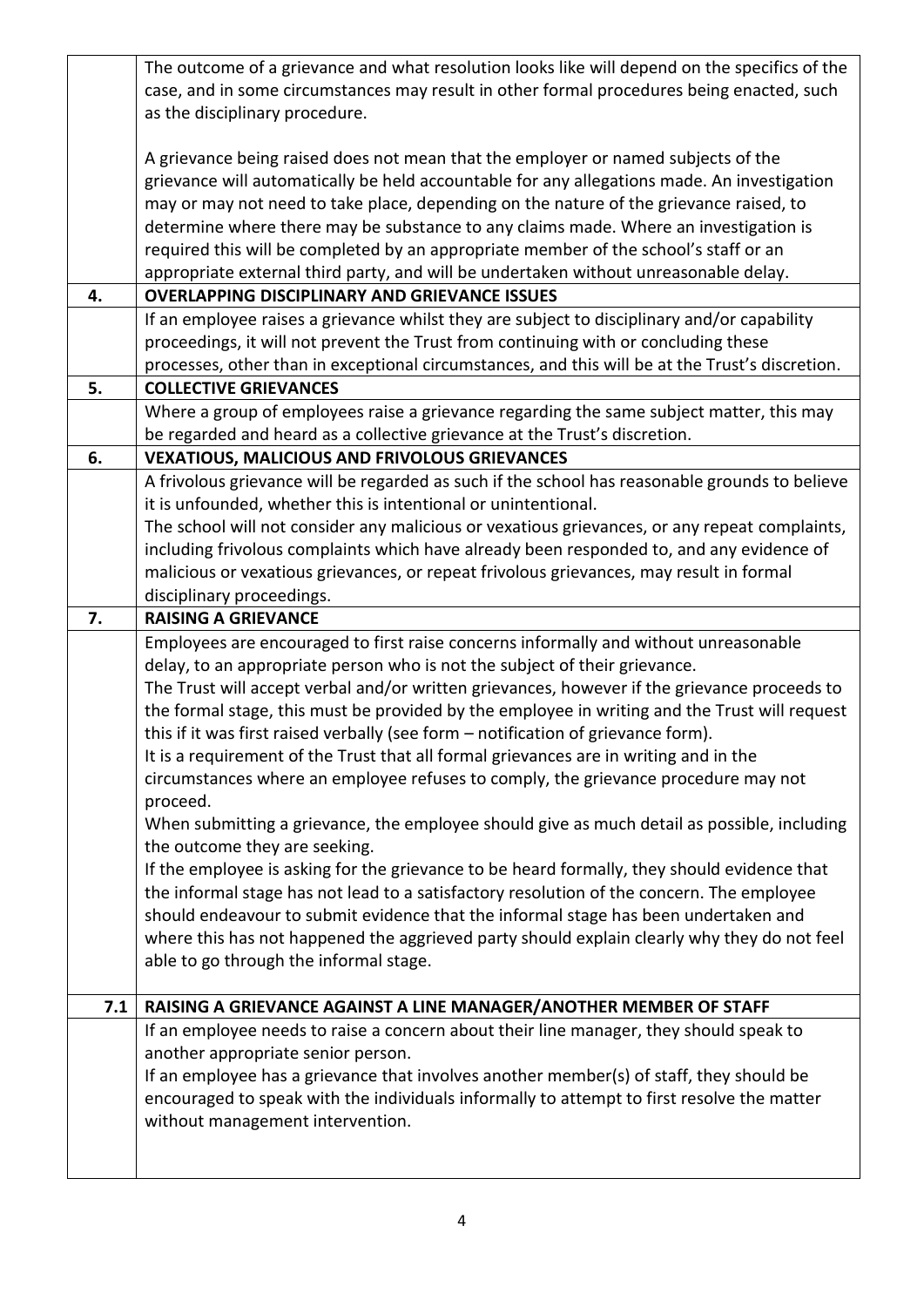| 8.  | DISPUTE RESOLUTION AT THE INFORMAL STAGE                                                                                                                                    |
|-----|-----------------------------------------------------------------------------------------------------------------------------------------------------------------------------|
|     | Upon receipt of a grievance, the Trust's preference is that it is resolved through informal                                                                                 |
|     | dispute resolution.                                                                                                                                                         |
|     | Dispute resolution is not a defined process and how it is approached will depend on the                                                                                     |
|     | nature of the grievance raised. The Trust will therefore adopt local and sensible practices at                                                                              |
|     | this stage to determine what actions are taken, with a view to achieving an appropriate                                                                                     |
|     | outcome for all parties involved.                                                                                                                                           |
|     | The benefit of informal dispute resolution is that it provides the Trust and involved parties                                                                               |
|     | with the opportunity to resolve matters as early and constructively as possible.                                                                                            |
|     | The Trust will convey the outcome of the grievance to the employee who raised it. There is                                                                                  |
|     | no right to appeal at the informal stage, however if the employee feels that the concern has                                                                                |
|     | not been satisfactorily resolved through informal interventions, they can request it is heard                                                                               |
|     | formally. Employees are encouraged to seek to understand the outcome of informal                                                                                            |
|     | conclusions before requesting the matter is heard formally.                                                                                                                 |
| 9.  | <b>FORMAL GRIEVANCE PROCEDURE</b>                                                                                                                                           |
|     | The formal procedure will be followed upon receipt of a formal grievance request where a                                                                                    |
|     | concern is of a more serious nature to warrant immediate formal action or where attempts                                                                                    |
|     | at informal resolution have been unsuccessful.                                                                                                                              |
|     | In the case where a request is made for the grievance to be heard formally straight away, the                                                                               |
|     | Trust may consult with the employee to understand whether following the formal procedure                                                                                    |
|     | is required immediately or whether informal dispute resolution could be adopted first.                                                                                      |
| 9.1 | <b>ROLES AND RESPONSIBILITIES</b>                                                                                                                                           |
|     | There is no requirement for the Trust to prescribe specific roles in a grievance procedure, the                                                                             |
|     | Trust will therefore appoint appropriate persons to address the grievance. Broad guidelines                                                                                 |
|     | are below:                                                                                                                                                                  |
| 9.2 | THE GRIEVANCE MANAGER                                                                                                                                                       |
|     | An appropriate manager, provided they are not the subject of the grievance, will oversee the                                                                                |
|     | procedure and decide the outcome.                                                                                                                                           |
| 9.3 | <b>CHAIR OF TRUST BOARD</b>                                                                                                                                                 |
|     | Where the Headteacher is the subject of the grievance, the Chair of the Governing Board will                                                                                |
|     | assign an appropriate manager to oversee the grievance process.                                                                                                             |
| 9.4 | <b>RIGHT TO BE ACCOMPANIED</b>                                                                                                                                              |
|     | The employee has the right to be accompanied at a formal grievance meeting by a trade                                                                                       |
|     | union representative or appropriate work colleague.                                                                                                                         |
|     |                                                                                                                                                                             |
|     | The employee should provide the name of the representative within three working days of a                                                                                   |
|     | meeting. Where the chosen companion is unavailable on the day scheduled for the meeting,                                                                                    |
|     | the employee may request the meeting is rescheduled for an alternate date within 5 working                                                                                  |
|     | days of the original date. If the employee is unable to attend a meeting in this timeframe, the                                                                             |
|     | meeting may take place in a timeframe at the discretion of the Trust. If the representative                                                                                 |
|     | remains unavailable, the employee may be asked to choose another representative.<br>There is no right to be accompanied at informal meetings or during the informal dispute |
|     | resolution. This will only be permitted where it is deemed to be in the interests of an early                                                                               |
|     |                                                                                                                                                                             |
|     | resolution and where there are particular circumstances in which an employee needs                                                                                          |
|     | additional support. In such cases an independent note-taker may also be present. In an                                                                                      |
| 9.5 | informal meeting, a delay to allow the attendance of a companion is discretionary.<br><b>FORMAL GRIEVANCE MEETING</b>                                                       |
|     | The grievance manager will arrange a meeting, without unreasonable delay, to discuss the                                                                                    |
|     | grievance with the employee.                                                                                                                                                |
|     |                                                                                                                                                                             |